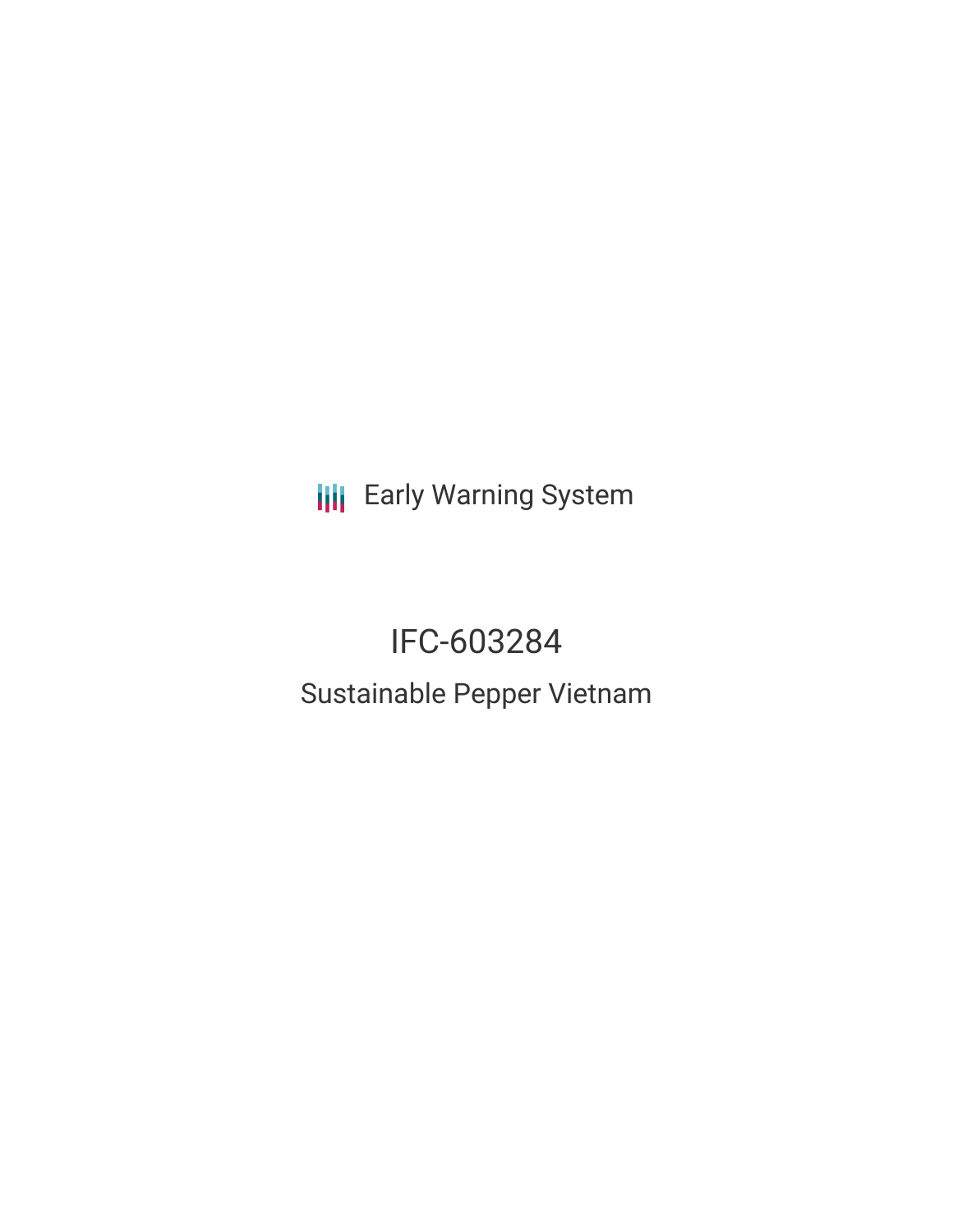

## **Quick Facts**

| <b>Countries</b>               | Vietnam                                      |
|--------------------------------|----------------------------------------------|
| <b>Financial Institutions</b>  | International Finance Corporation (IFC)      |
| <b>Status</b>                  | Active                                       |
| <b>Bank Risk Rating</b>        | U                                            |
| <b>Voting Date</b>             | 2019-08-13                                   |
| <b>Borrower</b>                | McCormick & Company                          |
| <b>Sectors</b>                 | Agriculture and Forestry, Industry and Trade |
| <b>Investment Type(s)</b>      | <b>Advisory Services</b>                     |
| <b>Investment Amount (USD)</b> | \$2.10 million                               |
| <b>Grant Amount (USD)</b>      | $$2.10$ million                              |
| <b>Project Cost (USD)</b>      | \$2.10 million                               |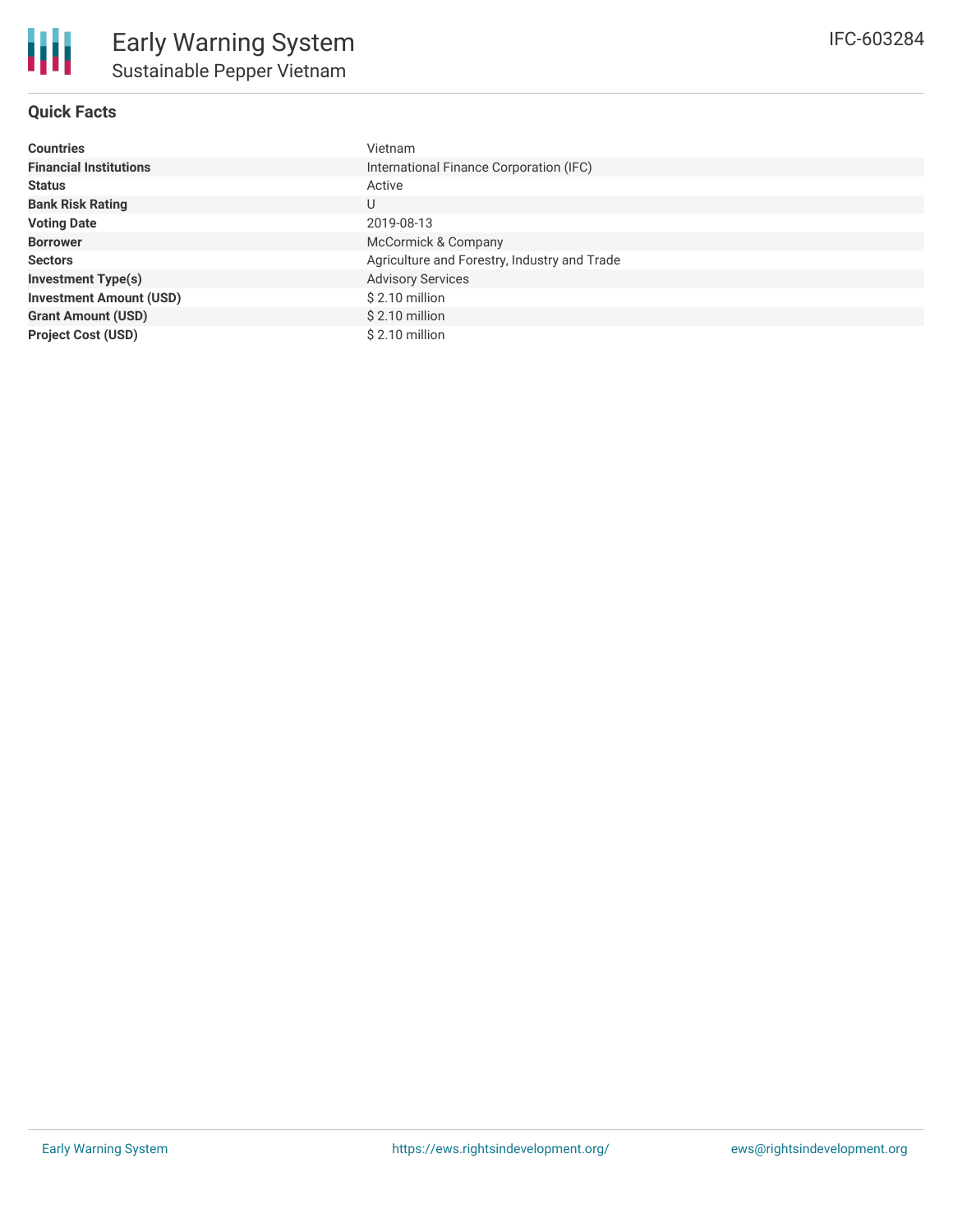

### **Project Description**

According to the bank document, "the goal of this project is to support McCormick in building a 100 percent sustainable, traceable, certified, and quality-compliant pepper supply chain in Vietnam. Through the project, IFC-led activities will assist the McCormick's partner companies in Vietnam in establishing systems, testing and documenting improved production practices, applying integrated pest management (IPM) and tracing these changed patterns to support the certification of pepper farmers as a way for McCormick to reach its goal of building a 100 percent sustainable pepper-supply chain in Vietnam.

The partnership with suppliers in Vietnam will benefit smallholder farmers, including women farmers by the end of project implementation through various interventions and key activities described below: (1) Strengthening the capacity of the lead firm's suppliers; (2) Building the capacity of farmers through training; and (3) Development and Implementation of Supplier Sustainability Matrix (SSM)."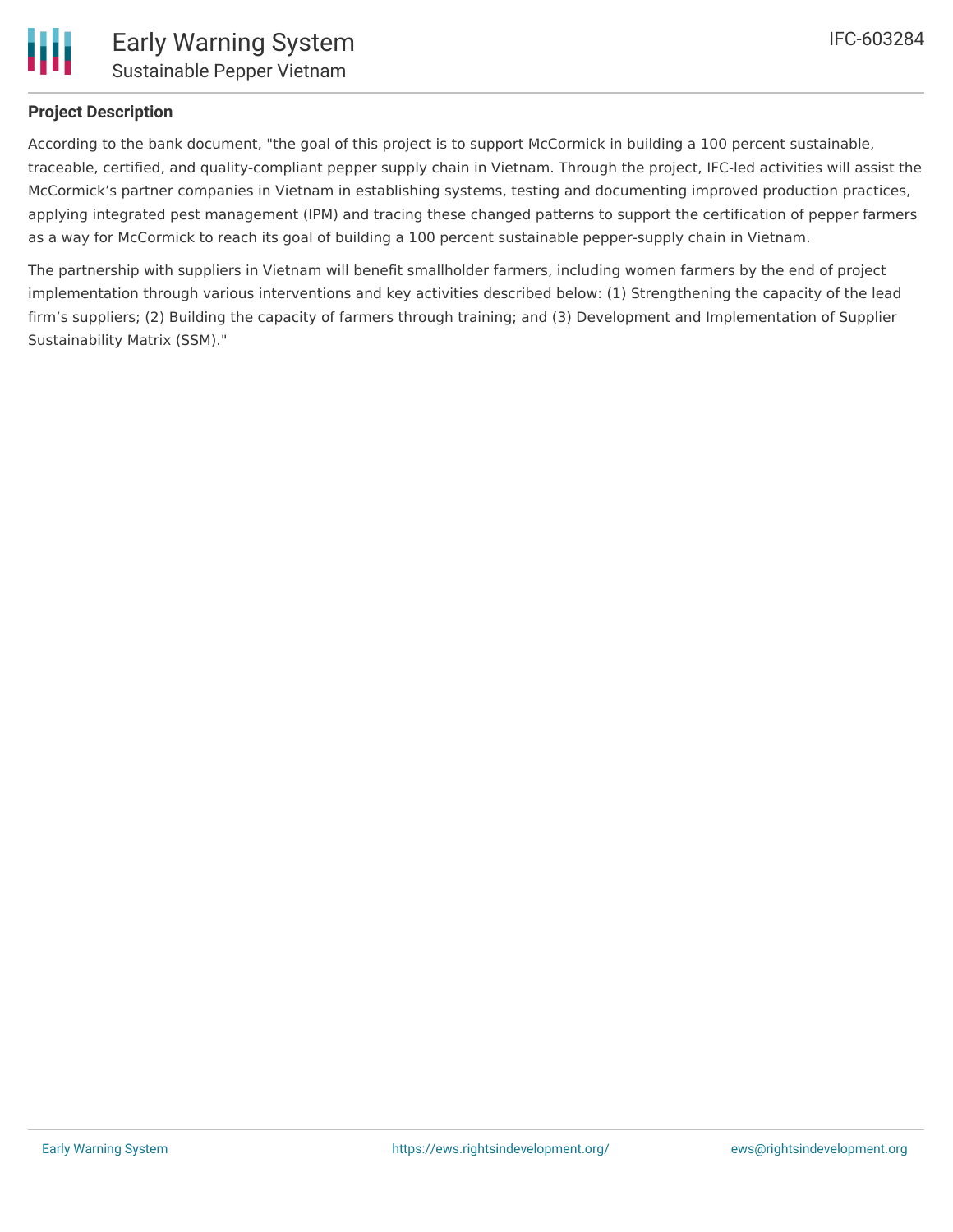### **Investment Description**

• International Finance Corporation (IFC)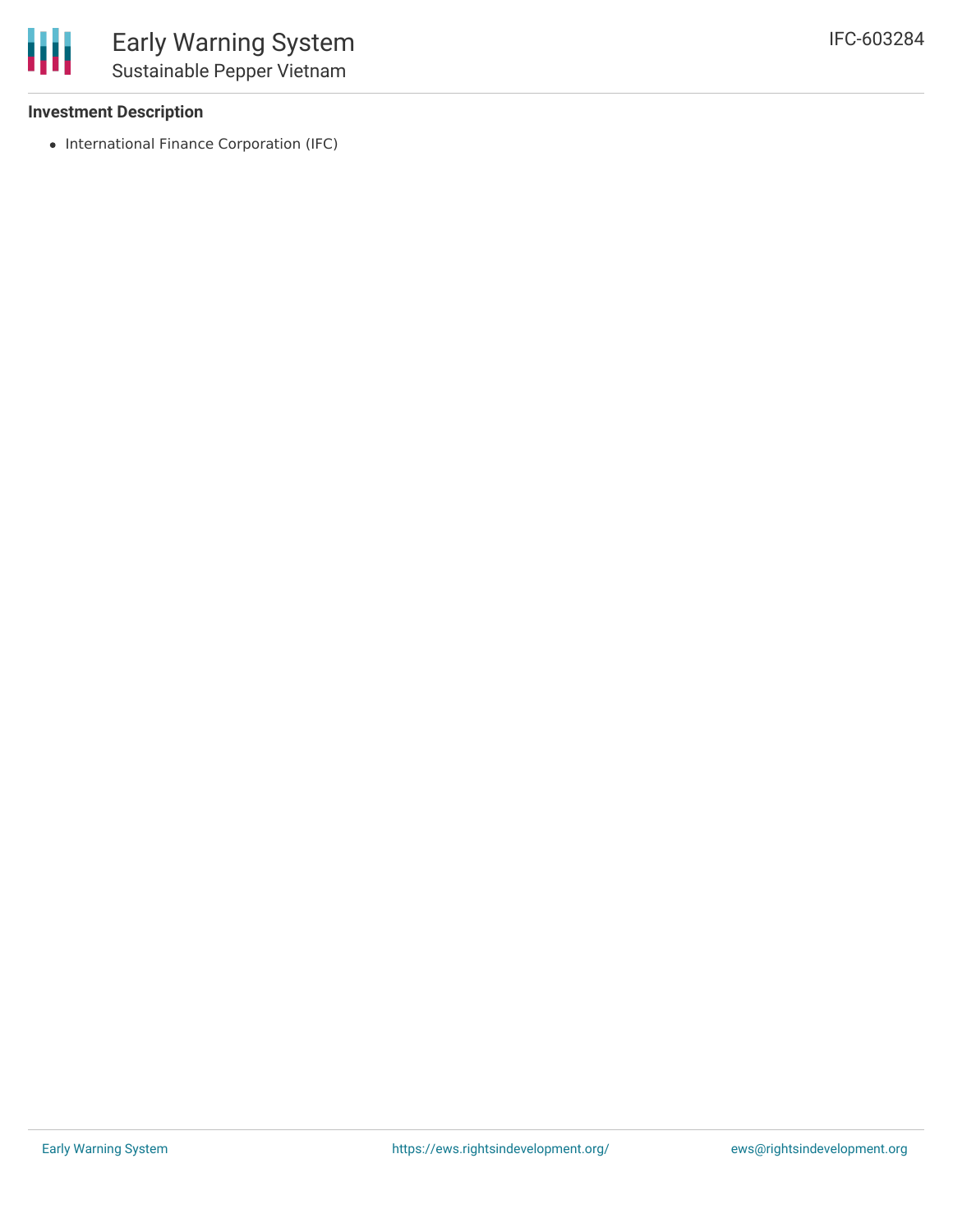

# Early Warning System Sustainable Pepper Vietnam

| <b>Private Actor 1</b>   | <b>Private Actor</b><br>* Role | <b>Private Actor</b><br>' Sector | <b>Relation</b>          | <b>Private Actor 2</b> | <b>Private Actor</b><br>2 Role | <b>Private Actor</b><br>2 Sector |  |
|--------------------------|--------------------------------|----------------------------------|--------------------------|------------------------|--------------------------------|----------------------------------|--|
| $\overline{\phantom{0}}$ | $\overline{\phantom{a}}$       | $\overline{\phantom{a}}$         | $\overline{\phantom{0}}$ | McCormick & Company    | Client                         | $\overline{\phantom{0}}$         |  |